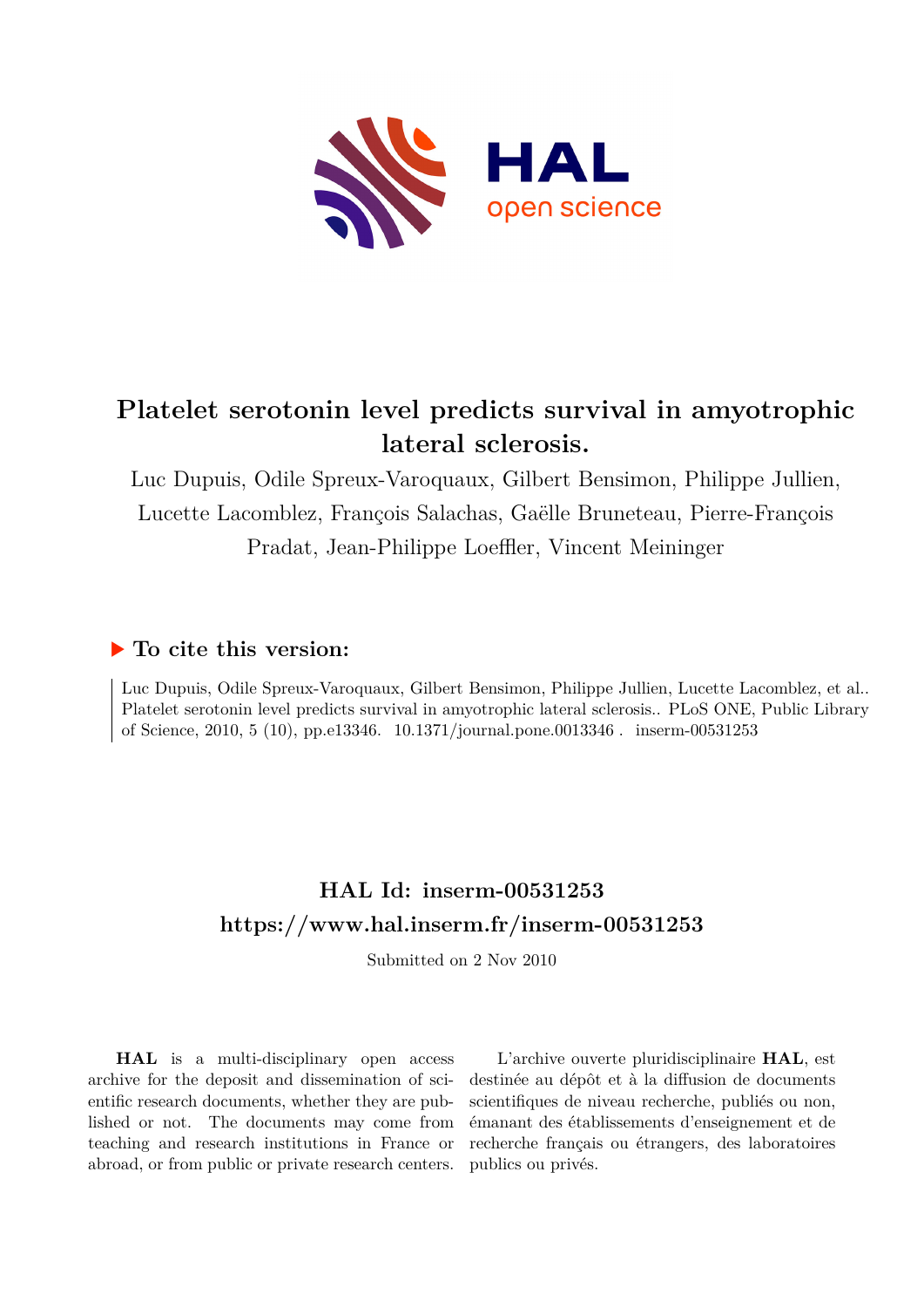# Platelet Serotonin Level Predicts Survival in Amyotrophic Lateral Sclerosis

Luc Dupuis<sup>1,2</sup>\*, Odile Spreux-Varoquaux<sup>3,4,5</sup>, Gilbert Bensimon<sup>6,7,8</sup>, Philippe Jullien<sup>5</sup>, Lucette Lacomblez<sup>6,9,10</sup>, François Salachas<sup>9</sup>, Gaëlle Bruneteau<sup>9</sup>, Pierre-François Pradat<sup>9</sup>, Jean-Philippe Loeffler<sup>1,2</sup>, Vincent Meininger<sup>6,9</sup>

1 INSERM U692, Strasbourg, France, 2 Université de Strasbourg, Strasbourg, France, 3 Faculté de Médecine Paris-Ile de France-Ouest, Paris, France, 4 Université de Versailles Saint-Quentin-en-Yvelines, Versailles, France, 5 Centre Hospitalier Versailles, Le Chesnay, France, 6 Université Pierre et Marie Curie, Paris, France, 7 UMR 7211, CNRS, Paris, France, 8 Service de Pharmacologie Clinique, Hôpital de la Pitié-Salpêtrière (AP-HP), Paris, France, 9 Département des Maladies du Système Nerveux, Centre Référent Maladie Rare SLA Hôpital de la Pitié-Salpêtrière (AP-HP), Paris, France, 10 INSERM U678, Paris, France

#### Abstract

Background: Amyotrophic lateral sclerosis (ALS) is a life-threatening neurodegenerative disease involving upper and lower motor neurons loss. Clinical features are highly variable among patients and there are currently few known diseasemodifying factors underlying this heterogeneity. Serotonin is involved in a range of functions altered in ALS, including motor neuron excitability and energy metabolism. However, whether serotoninergic activity represents a disease modifier of ALS natural history remains unknown.

Methodology: Platelet and plasma unconjugated concentrations of serotonin and plasma 5-HIAA, the major serotonin metabolite, levels were measured using HPLC with coulometric detection in a cohort of 85 patients with ALS all followed-up until death and compared to a control group of 29 subjects.

Principal Findings: Platelet serotonin levels were significantly decreased in ALS patients. Platelet serotonin levels did not correlate with disease duration but were positively correlated with survival of the patients. Univariate Cox model analysis showed a 57% decreased risk of death for patients with platelet serotonin levels in the normal range relative to patients with abnormally low platelet serotonin ( $p = 0.0195$ ). This protective effect remained significant after adjustment with age, gender or site of onset in multivariate analysis. Plasma unconjugated serotonin and 5-HIAA levels were unchanged in ALS patients compared to controls and did not correlate with clinical parameters.

Conclusions/Significance: The positive correlation between platelet serotonin levels and survival strongly suggests that serotonin influences the course of ALS disease.

Citation: Dupuis L, Spreux-Varoquaux O, Bensimon G, Jullien P, Lacomblez L, et al. (2010) Platelet Serotonin Level Predicts Survival in Amyotrophic Lateral Sclerosis. PLoS ONE 5(10): e13346. doi:10.1371/journal.pone.0013346

Editor: Christophe Egles, Tufts University, United States of America

Received July 14, 2010; Accepted September 20, 2010; Published October 13, 2010

Copyright: © 2010 Dupuis et al. This is an open-access article distributed under the terms of the Creative Commons Attribution License, which permits unrestricted use, distribution, and reproduction in any medium, provided the original author and source are credited.

Funding: Dr. Dupuis received research support from the Amyotrophic Lateral Sclerosis Association (Grant 1698, ALSA). Drs. Dupuis, Lacomblez, Pradat and Pr Meininger received support from the association pour la recherche sur la sclerose laterale amyotrophique (ARSla). Drs. Loeffler, Lacomblez and Pradat received research support from the Association Francaise contre les Myopathies (AFM). Pr Meininger received research support from Teva Pharma, GSK and Trophos. Dr. Lacomblez received research support from Trophos, Eisai, GSK, Novartis and Janssen-Cilag. The funders had no role in study design, data collection and analysis, decision to publish, or preparation of the manuscript.

Competing Interests: Pr Meininger received research support from Teva Pharma, GSK and Trophos. Dr. Lacomblez received research support from Trophos, Eisai, GSK, Novartis and Janssen-Cilag. This does not alter the authors' adherence to all the PLoS ONE policies on sharing data and materials.

\* E-mail: ldupuis@unistra.fr

#### Introduction

Amyotrophic lateral sclerosis (ALS) is a neurodegenerative disorder affecting both lower motor neurons (LMN) and upper motor neurons (UMN), and leads to death within 2 to 5 years of onset. Clinical features and progression are highly heterogeneous among patients (for review see [1]). There are currently few identified disease-modifying factors accounting for this heterogeneity. Among these, energy metabolism abnormalities have been shown in ALS patients [2,3,4,5] and their potential contribution to the course of the disease has been stressed [6], but little is known about the factors triggering these abnormalities.

The neurotransmitter serotonin is involved in a range of functions altered in ALS, including motor neuron excitability and

energy metabolism (reviewed in [7,8,9]). Early studies on very limited numbers of patients suggested that the levels of serotonin and its metabolite are decreased in brain tissues of ALS patient's post-mortem [10,11,12]. Moreover, recent imaging studies have shown decreased binding of serotonin 1A (5-HT1A) ligands in ALS raphe and cortex [13]. However, definite evidence that serotonin itself is modified in ALS is lacking and whether serotonergic activity is a disease modifier of ALS natural history remains unknown. Since serotonergic neurons and platelets express similar serotonin related enzymes and receptor, alterations in central serotonin are likely to be reflected in platelet serotonin levels [14,15,16]. In this study we aimed to study the relationships between circulating serotonin and survival in a cohort of ALS patients.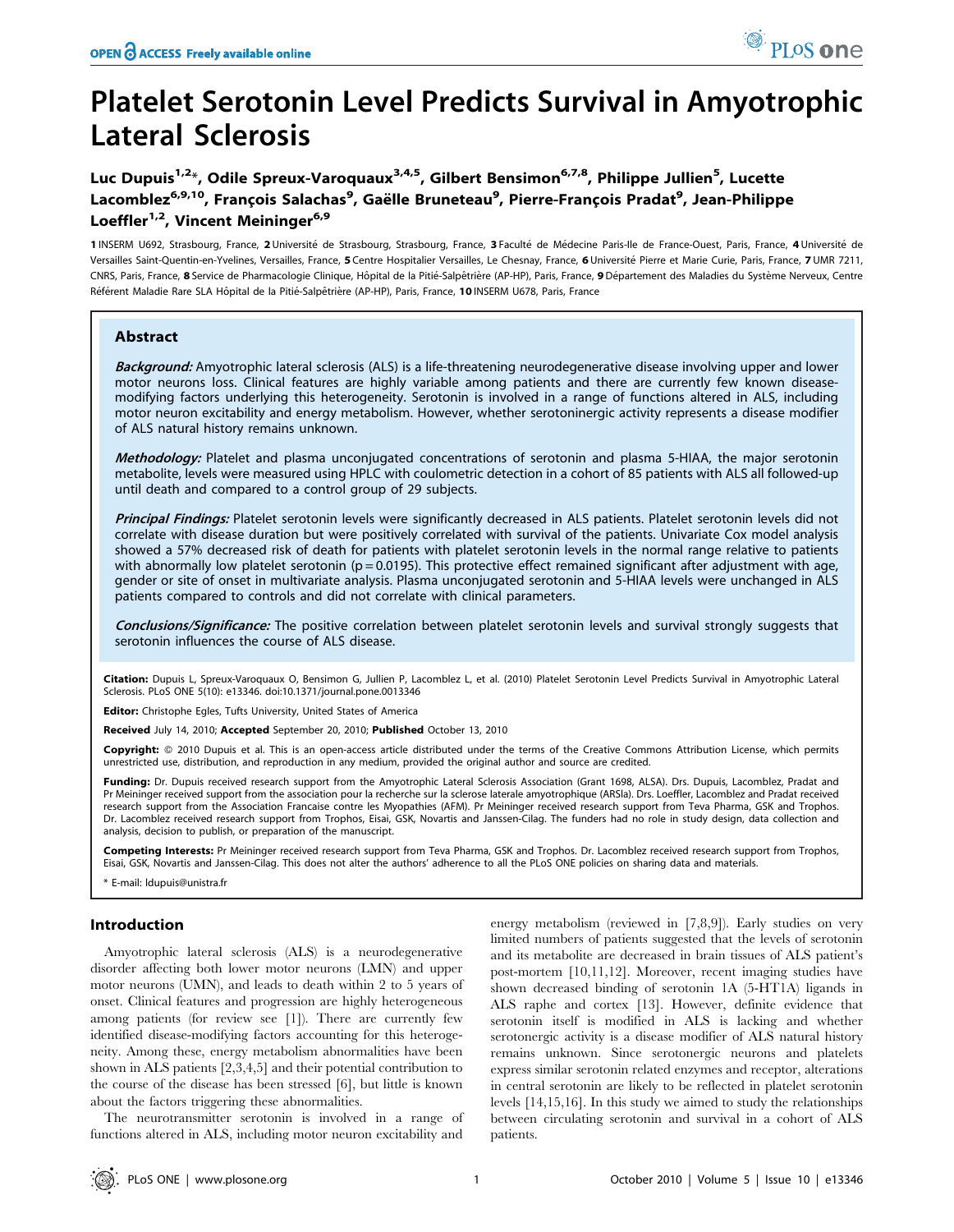#### Results

#### Decreased platelet serotonin levels in ALS patients

The demographic data of ALS patients (Table 1) are in close accordance with previous reports thus showing that the patients included in the present study are representative of the ALS population. Age and sex ratio of ALS and control groups did not differ (Table 1). Levels of platelet serotonin were significantly lower in ALS patients (median [range] ng/mL: 78.4 [5.2–232.1]) as compared to controls (median [range] ng/mL: 110.6 [41.4–239.6], p = 0.0003) with a global 30% decrease in ALS patients (Table 2). Normal values of the laboratory range from 60 to 200 ng/mL  $(N = 69$  patients) [17,18]. Compared to normal value of the laboratory, 31% of ALS patients displayed values below the normal range, as compared to 6% of controls. Plasma unconjugated serotonin and 5-HIAA remained unchanged. The decreased platelet serotonin levels were found in patients with either bulbar or spinal onset (Table 3). Levels of plasma unconjugated serotonin were decreased in bulbar, but not in spinal onset patients compared to controls (Table 3). 5-HIAA plasma levels were similar in controls and in patients whatever was the site of onset, and the molar ratio between 5-HIAA and platelet serotonin (an index of MAO-A activity) was significantly increased in ALS patients compared to matched controls (Table 2), and this was mostly due to bulbar onset patients. This difference between bulbar and spinal onset patients was not due to a difference in nutritional status between these two groups since BMI did not differ significantly (bulbar onset patients: 24.6 $\pm$ 3.5; spinal onset patients: 24.7 $\pm$ 3.4; p $>$ 0.05).

#### Decreased platelet serotonin is predictive of worsened survival of ALS patients

There was a significant decrease of platelet serotonin with increasing age at blood sampling in ALS patients  $(R \text{ squared} =$ 0.053,  $p = 0.0365$  but not in controls (R squared  $= 0.004825$ ,  $p = 0.72$ ). In the ALS patients group, there was no relationship of platelet serotonin with the length of disease prior to sampling (R squared  $= 0.016324$  p  $= 0.2527$ ). Platelet serotonin levels showed no correlation with either site of onset, sex, Norris score slopes, initial BMI or rate of BMI loss. Neither plasma serotonin nor 5-HIAA levels correlated with any of the clinical parameters.

Overall median survival, calculated from time of sampling to death, was 34 months [range: 1-149]. Univariate Cox model analysis of survival showed a significant increase of risk of death with increasing age (Cox model, RR [95%CI] (per year) =  $1.028$  [1.004– 1.055],  $p = 0.0210$  and significant decrease of the risk of death with increasing platelet serotonin levels (Cox model, RR [95%CI] (per

|  |  |  | Table 1. Demographic parameters in ALS and control groups. |
|--|--|--|------------------------------------------------------------|
|--|--|--|------------------------------------------------------------|

| l Item (+/−SD)                       | <b>ALS</b> patients | Controls        |
|--------------------------------------|---------------------|-----------------|
| N                                    | 85                  | 29              |
| Mean age at blood sampling (years)   | $61.65 \pm 10.5$    | $61.0 \pm 14.4$ |
| Sex ratio (M/F)                      | 1.24                | 1.18            |
| Bulbar site of onset (bulbar/spinal) | 34% (29/56)         |                 |
| Age at onset (years)                 | $60.3 + 9.9$        |                 |
| Age at death (years)                 | $64.20 \pm 9.8$     |                 |
| Survival (months)                    | $45.9 \pm 40.7$     |                 |
| BMI ( $kg/m2$ )                      | $24.7 \pm 3.5$      |                 |

doi:10.1371/journal.pone.0013346.t001

|  | Table 2. Serotonin levels in ALS and control groups. |  |  |  |  |  |
|--|------------------------------------------------------|--|--|--|--|--|
|--|------------------------------------------------------|--|--|--|--|--|

| <b>Variables</b><br>(mean $\pm$ SD; n)   | <b>ALS patients</b>  | Controls              | P value   |
|------------------------------------------|----------------------|-----------------------|-----------|
| Platelet serotonin<br>(nq/mL)            | $83.4 \pm 50.3$ ; 82 | $124.3 \pm 47.7$ ; 29 | 0.0003    |
| Plasma unconjugated<br>serotonin (ng/mL) | $1.35 \pm 1.78$ : 82 | $1.41 \pm 1.20$ : 29  | <b>NS</b> |
| Plasma 5-HIAA<br>(nq/mL)                 | $7.35 \pm 4.07$ : 72 | $7.71 \pm 2.38$ : 29  | <b>NS</b> |
| 5-HIAA/platelet serotonin<br>molar ratio | $0.14 \pm 0.20$ : 70 | $0.07 \pm 0.04$ : 29  | 0.012     |

Groups were compared using Mann-Whitney test and the p-value is shown. doi:10.1371/journal.pone.0013346.t002

ng/mL) = 0.994 [0.989-0.999], p = 0.0195). We broke down patient population in 3 groups according to platelet serotonin levels. Values were considered as in a high normal range when superior to 100 ng/mL (i.e. approximately the mean of controls), in an abnormal low range when inferior to 50 ng/mL, and in a borderline range between 50 and 100 ng/mL. This analysis showed a good linearity of the platelet serotonin levels on survival (Figure 1). Patients in the high normal values range showed a 57% decreased risk of death relative to the abnormal low values range and 35% relative to the borderline one ( $p = 0.023$  by the log-rank test, Figure). Platelet serotonin remained a significant independent predictor of survival following adjustment on known prognostic variables such as age, or site of onset or gender (RR [95%CI] (per ng/mL) =  $0.995$ [0.990–0.999], p = 0.046; RR [95%CI] (per ng/mL) = 0.984 [0.989–0.999],  $p = 0.020$  and RR [95%CI] (per ng/mL) = 0.995  $[0.989-0.999]$ ,  $p = 0.026$  respectively).

#### **Discussion**

Our study provides two important results, (i) platelet serotonin levels are significantly decreased in ALS patients relative to matched controls, and (ii) platelet serotonin level is a significant predictor of survival independent of age.

We first show that platelet serotonin levels are globally decreased in ALS patients, with about one third of ALS patients displaying levels of platelet serotonin below the normal range.

Platelets are usually considered as an easily accessible model of central serotonergic neurons due to similarities in enzymatic and receptor equipments [14,16]. Thus, the decreased platelet serotonin levels could mirror what has been reported in ALS

|                   | <b>Table 3.</b> Serotonin levels in ALS patients as a function |  |  |  |
|-------------------|----------------------------------------------------------------|--|--|--|
| of site of onset. |                                                                |  |  |  |

| Item $(+/-SD; n)$                        | <b>ALS</b> patients<br>(Bulbar onset) | <b>ALS patients</b><br>(Spinal onset) | Controls              |
|------------------------------------------|---------------------------------------|---------------------------------------|-----------------------|
| Platelet serotonin<br>(nq/mL)            | $76.9 \pm 47.5$ ; 28**                | $86.8 \pm 51.7$ ; 54**                | $124.3 \pm 47.7$ ; 29 |
| Plasma unconjugated<br>serotonin (ng/mL) | $0.88 \pm 1.08$ : 26*                 | $1.56 \pm 2.00$ : 56                  | $1.41 \pm 1.20$ : 29  |
| Plasma 5-HIAA<br>(nq/mL)                 | $8.00 \pm 3.31$ ; 23                  | $7.04 \pm 4.37$ : 49                  | $7.71 \pm 2.38$ : 29  |
| 5-HIAA/platelet<br>serotonin molar ratio | $0.21 \pm 0.30$ : 22*                 | $0.12 \pm 0.13$ : 49                  | $0.07 \pm 0.04$ : 29  |

Groups were compared using Kruskal Wallis test.  $*$ , p $<$ 0.05;  $**$ , p $<$ 0.01. doi:10.1371/journal.pone.0013346.t003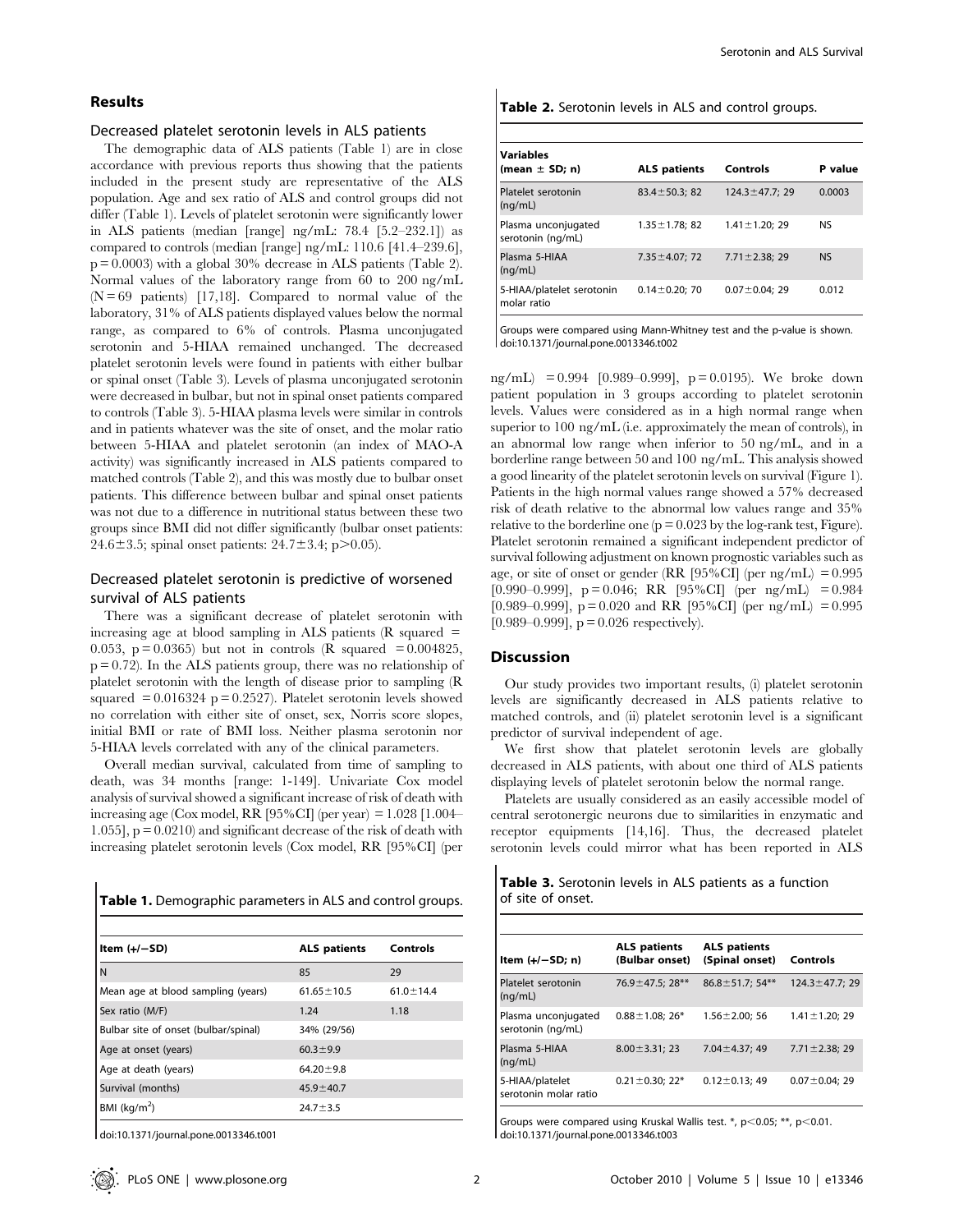

Figure 1. Correlation between platelet serotonin levels and survival in patients with amyotrophic lateral sclerosis (ALS). Kaplan-Meyer survival curves of patients with ALS stratified according to their platelet serotonin levels. Survival was calculated as the time period between blood sampling and death. The black line represents patients with ALS having abnormal serotonin values (serotonin  $\leq$ 50 ng/mL, n = 22 patients); light grey line represents patients with high normal values (serotonin >100 ng/mL i.e. median of control group, n = 25 patients), and light black line patients with borderline values (50–100 ng/mL,  $n = 35$  patients). Group comparison shows a statistically significant difference ( $p = 0.024$  by the logrank).

doi:10.1371/journal.pone.0013346.g001

patients, i.e., a spinal cord decrease in both serotonin and its metabolite as well as a decreased binding of 5-HT1A ligand in the brain [9,10,11,12,13]. Patients with bulbar onset displayed a more profound impairment of the serotonergic system since plasma unconjugated serotonin levels were also decreased in this population, in contrast with patients with spinal onset. This is in line with a more pronounced loss of cortical 5-HT1A binding observed in bulbar onset patients [13].

The causes of serotonin decrease remain elusive. Number of neurologic and psychiatric conditions, including Alzheimer's disease [19], are associated with decreases of the serotonergic system either centrally or in platelets or both. A similar decrease in serotonin has been described in frontotemporal dementia [20], which is now thought to form a continuum with ALS [21]. Platelet serotonin decrease was also found in depression, although to a lesser extent [18,22,23] and in violent suicide attempters [24]. Consistent with a pathogenic role of serotonin decrease in ALS, number of studies showed that depression in ALS worsens disease severity [25,26,27]. In all, our current study supports the existence of a marked impairment of the serotonergic system in a significant proportion of ALS patients. It should be pointed out that decreased levels of platelet serotonin have been reported in many different pathological or debilitating conditions, notably in psychiatric and neurologic diseases, and thus platelet serotonin levels in ALS, as observed decreased here, should not be considered as a specific biomarker of ALS. Another limitation of our study is that serotonin levels were assayed in blood, at one single time point. Future studies should be longitudinal and measure brain-derived serotonin in the CSF.

The second major result of this study is that platelet serotonin levels correlated positively with survival, as calculated from time of sampling to death. Numbers of studies have shown that serotonin levels drop with age [28]. Since age is a known modifier of ALS survival, [29] it was critical to determine whether the observed correlation was related to age and not to the disease process. In our

study, platelet serotonin did not correlate with age in controls. This is likely to be due to the relatively narrow age range of patients, since the most important variations of serotonin with age occur in the first two decades of life [30]. In the ALS population, after adjustment with age in a multivariate Cox model, platelet serotonin remained a significant predictor of survival, thus showing that the correlation between platelet serotonin and survival unlikely results from an effect of age on platelet serotonin levels. Another potential confounding factor in studies with serotonin is drug interactions. The observed correlations were not due to such drug interactions since patients taking serotonin reuptake inhibitors, antidepressants or any other serotonin related medications were excluded from the study. It should be noted that in this study, serotonin was measured at one single time point, when disease had already been diagnosed. Thus, serotonin decrease might be either preexisting disease onset and be associated with an intrinsic variation in serotonin metabolism, or be the consequence of the disease process itself. The observed positive correlation might, in this latter case be due to an upstream mechanism able to modify both ALS course and serotonin levels. In this case, serotonin decrease would be a surrogate marker of a crucial, still unknown, pathogenic event. In the current absence of longitudinal studies or of genetic studies on serotonin-related genes, it remains impossible to discriminate between these two hypothesis.

Previous research in animal models of ALS however supports that serotonin might directly modulate onset and survival in ALS. The administration of serotonin precursor 5-hydroxytryptophan delayed onset and mortality in a transgenic mice ALS model [31]. The mechanisms underlying the potential protection by serotonin in ALS clearly deserve further investigation. It seems unlikely that the potential positive effect of serotonin on survival is related to the excitatory action on motor neurons [7,8,32] since increased serotonin potentially exacerbates a glutamate-evoked excitotoxicity [9]. A more attractive hypothesis is a relationship between serotonin and energy metabolism. Serotonin modulates energy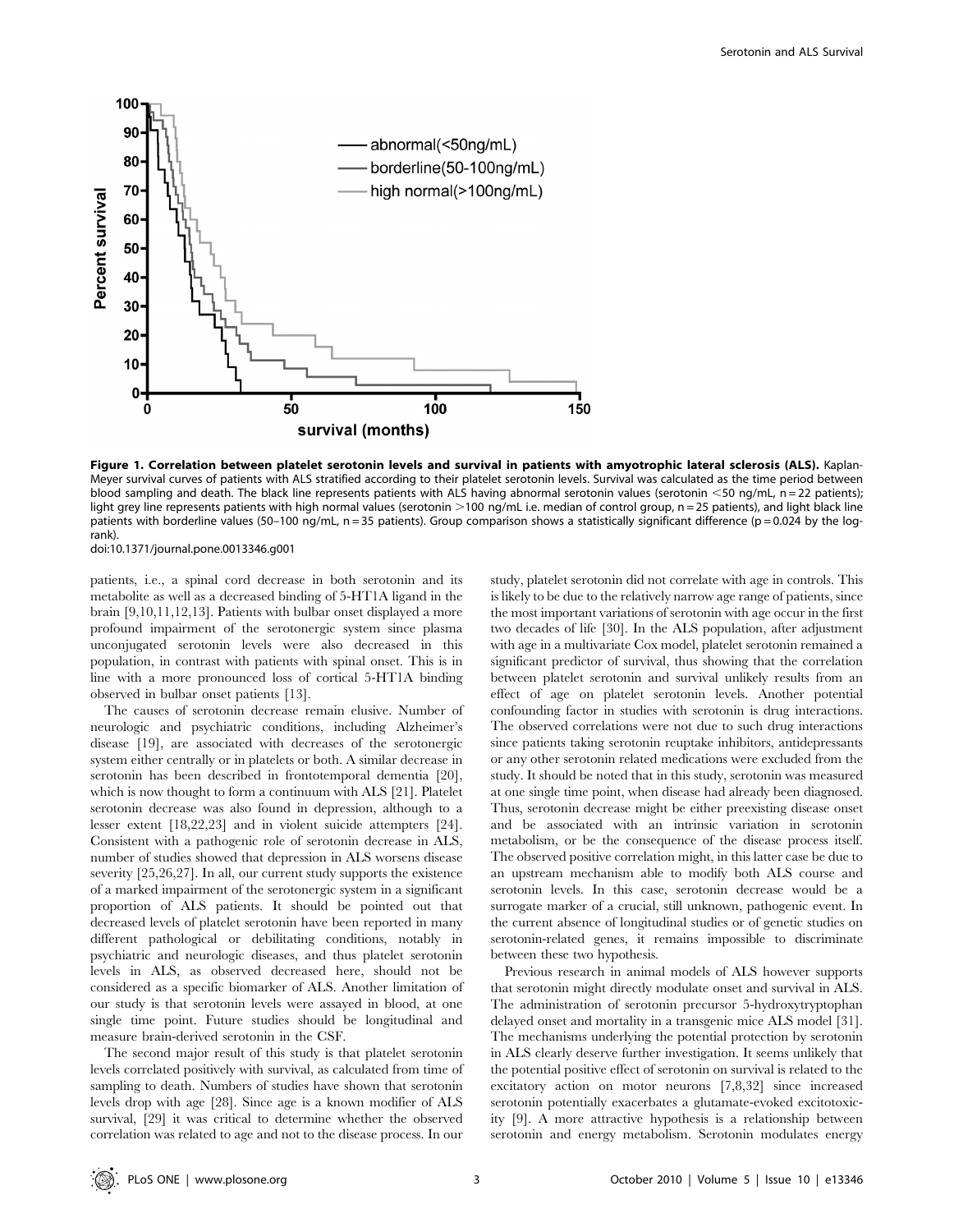homeostasis through complex and still incompletely characterized mechanisms [33]. A large number of ALS patients as well as transgenic ALS mice show increased energy expenditure [3,4,5,34], a phenotype which appears analogous to the effects of a chronic depletion in brain-derived serotonin [35]. Future studies should focus on the potential relationships between serotonin and energy metabolism in ALS.

Whether serotonin directly modulates disease course or constitute a surrogate marker of another crucial pathogenic event, our results show that platelet serotonin correlates with survival in ALS. To our knowledge, few biological factors have been demonstrated to be associated with survival in ALS. Among them are the increase of LDL/HDL ratio [6], of plasma ApoE [36], the polymorphisms in the  $kifa\beta$  gene [37] or more recently CSF glial markers [38]. In the current state of knowledge, our results do not indicate that serotonin replacement therapy could be useful for patients, but rather that investigations focused on the serotonergic system in ALS are warranted.

#### Materials and Methods

#### Ethics statement

Patients were informed of the aim of this non-interventional research and gave their written informed consent. The institutional review board of Salpêtrière hospital approved the research. Control patients gave their written informed consent for participating in this study.

#### Patients

Blood samples were collected from 90 patients followed at the Pitié Salpetrière hospital (Paris, France) between 1994 and 1995. All patients met the El Escorial World Federation of Neurology criteria for the diagnosis of definite or probable ALS at the time of blood sampling. Patients underwent blood sampling after diagnosis and before riluzole treatment. Control samples were collected from 11 healthy volunteers and 18 patients hospitalized for orthopaedic surgery. There was no difference in any of the measured parameters between healthy volunteers and orthopaedic patients and they were thus considered as a single control group. Controls were age and sex matched and medical examinations excluded neurodegenerative, inflammatory, psychiatric (in particular depression and food intake disorders, such as anorexia) or neoplasic disorders of the nervous system. All blood samples were taken as a part of routine laboratory evaluations and were collected after a 12 h fasting period, with care taken to avoid possible medications and possible diets and dietary problems known to interfere with serotonin levels. For controls undergoing orthopaedic surgery, blood samples were taken before any surgery to avoid for the potential biases due to surgery or immobilization. All individuals included in the study, either patients or controls, did not used serotonin reuptake inhibitors or any medication with known interaction with serotonin (e.g. antidepressants). Death was documented by death certificate or written letter from relatives or physicians. Documented time of death was obtained for all patients but 5 who were lost to follow-up and had no information after sampling visit. Database was closed at 1st October 2009 and these 5 patients were excluded from the study. Survival was defined as time from blood sampling to death. Disease duration was calculated as the time interval between first symptoms and blood sampling. These values were calculated in months. Body mass index (BMI) was calculated at each visit and BMI loss was calculated using a linear regression model. Bulbar and Limbs Norris scale scores were assessed at sampling visit and at each subsequent visit.

#### Biochemical procedures

Circulating serotonin was measured in serum; while plasma unconjugated serotonin and 5-HIAA levels were measured in plasma. Platelet serotonin, which corresponds to about 98% of total circulating serotonin, was calculated as the difference between circulating and plasma unconjugated serotonin concentrations. The molar ratio between platelet serotonin and 5-HIAA levels was calculated and used as an indirect index of MAO-A activity. All the patients and the control subjects fasted overnight. Samples of blood were drawn from the anterocubital vein between 7AM and 10AM. Five millilitres of blood were collected into Vacutainer tubes with no additive for circulating 5-HT, with citrate for plasma unconjugated serotonin and with dry heparin for plasma 5-HIAA levels. Serum and plasma were separated by centrifugation at 3000 g and stored at  $-80^{\circ}$ C until further analysis without additional thawing. The results were unrelated to storing time. The three parameters were determined within 6 months after blood sampling by high-performance liquid chromatography with coulometric detection according to three different analytical procedures previously described [39,40]. The minimum quantifiable level of serotonin was 0.05 ng/mL in plasma and serum. The day-to-day variations were 2.0%, 3.0% and 2.7% for 25, 100 and 300 ng/mL respectively  $(n=8)$  for serum serotonin and 8.6%, 7.0% and 5.6% for 0.5, 5 and 10 ng/mL plasma serotonin levels  $(n = 8)$ . For plasma 5-HIAA assays, the minimum quantifiable level was 1 ng/mL with the day-to-day coefficient of variation of 14% and 11.2% for 6 and 21 ng/mL  $(n = 10)$  respectively.

#### Statistical analysis

Data are expressed as mean  $\pm$  SD and/or median [range].

Based on normal values of the laboratory (mean [95% CI]: 92.7 [83.4–101.9] ng/ml) [17,18] we calculated that we could detect at least a  $26\%$  change in patients (n = 85) as compared to controls  $(n = 29)$  with 81% power and p-alpha  $(2$ -tailed) = 0.05, by the T test. For group comparisons (ALS vs. controls), we performed nonparametric Mann-Whitney tests. For comparisons of three groups (control vs. ALS patients with spinal onset or bulbar onset), we used Kruskal Wallis tests. Correlations were performed using the nonparametric Spearman's rank correlation test.

Univariate and multivariate Cox model analysis were performed to assess the effects of candidate variables on survival. To assess the linearity of platelet serotonin levels on survival, patient population was broken-down in 3 groups according to (i) high normal values (cut-off  $\geq$  median of control group = 100 ng/mL i.e. circa 550 nM, 25 patients), (ii) abnormal low values (cut-off below the normal range  $\leq 50$  ng/mL i.e. circa 280 nM, 22 patients) and (iii) borderline values (50–100 ng/mL, 35 patients). Survival curves for the three groups were compared by the Mantel Cox (log rank) statistic. Data were analysed using JMP software (version 8.0; SAS Institute Inc., Cary, NC), and statistical threshold for statistical significance set at p  $(\alpha$  2-tailed) <0.05.

#### Acknowledgments

The authors thank the patients and their families. Anne Grégoire is acknowledged for her technical HPLC assistance and Marie-Jose´ Ruivo and Annie Picchinenna for technical assistance.

#### Author Contributions

Conceived and designed the experiments: OSV GB VM. Performed the experiments: OSV. Analyzed the data: LD OSV GB VM. Contributed reagents/materials/analysis tools: OSV GB PJ LL FS GB PFP JPL VM. Wrote the paper: LD.